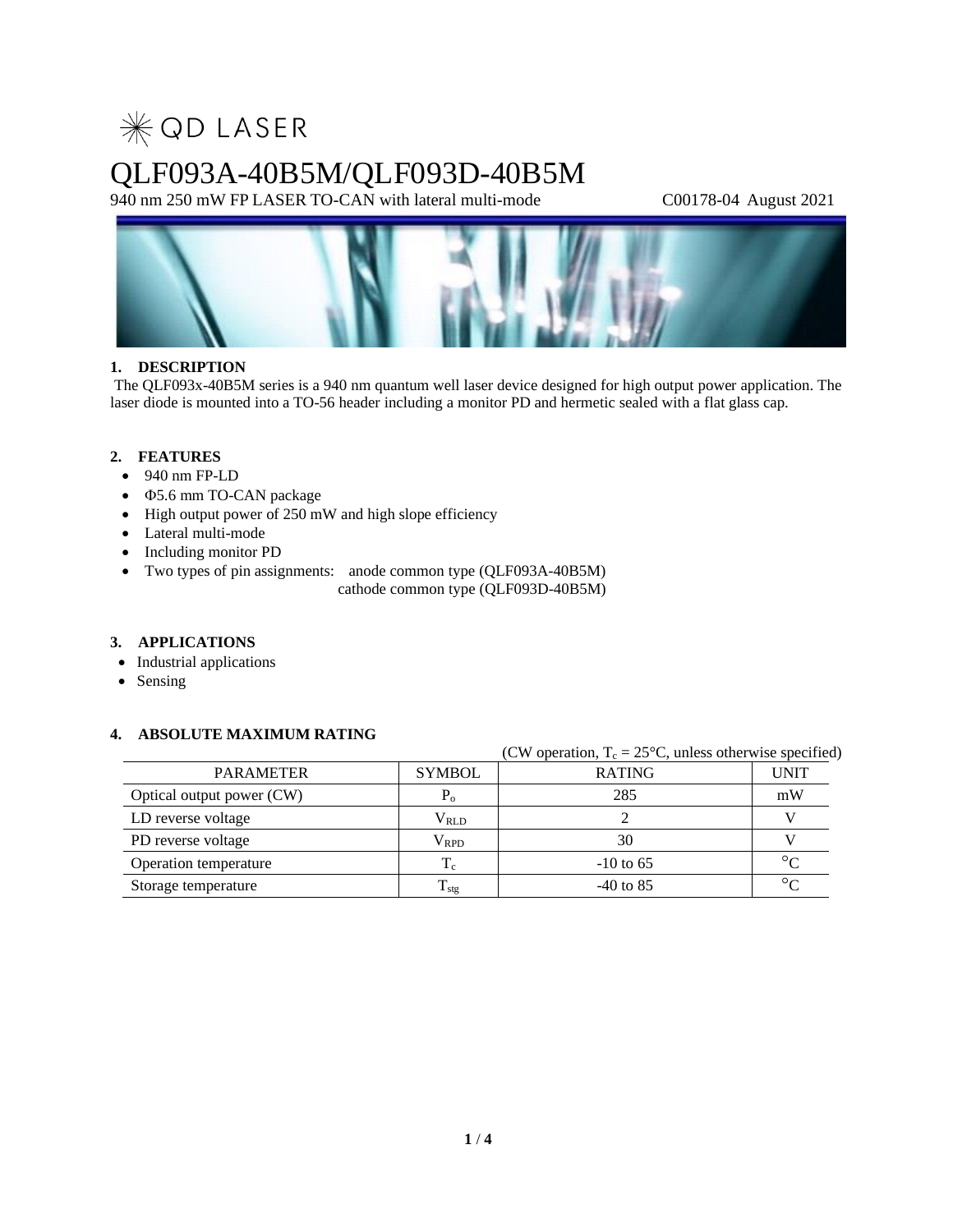**WOD LASER** QLF093A-40B5M/QLF093D-40B5M C00178-04

|                              |                        |                                       | $(T_c = 25^{\circ}C$ , unless otherwise specified) |            |            |             |  |
|------------------------------|------------------------|---------------------------------------|----------------------------------------------------|------------|------------|-------------|--|
| <b>PARAMETER</b>             | <b>SYMBOL</b>          | <b>TEST CONDITION</b>                 | <b>MIN</b>                                         | <b>TYP</b> | <b>MAX</b> | <b>UNIT</b> |  |
| Threshold current            | $I_{th}$               | CW                                    |                                                    | 50         | 80         | mA          |  |
| Operation current            | $I_{op}$               | $CW, P_0 = 250$ mW                    |                                                    | 370        | 430        | mA          |  |
| Operation voltage            | $V_{op}$               | $CW, P_0 = 250$ mW                    |                                                    | 2.2        | 2.7        | V           |  |
| Slope efficiency             | η                      | $CW, P_0 = 5 - 250$ mW                | 0.65                                               | 0.8        |            | W/A         |  |
| Monitor current              | $I_m$                  | $CW, P_0 = 250$ mW,<br>$V_{RD} = 5 V$ |                                                    | 600        |            | μA          |  |
| Peak wavelength              | $\lambda_{\rm p}$      | CW, $P_0 = 250$ mW                    | 920                                                | 940        | 960        | nm          |  |
| Far filed pattern horizontal | $\theta_h$             | CW, $P_0 = 250$ mW                    | 26                                                 | 30         | 34         | deg.        |  |
| Far filed pattern Vertical   | $\theta_{\rm v}$       | CW, $P_0 = 250$ mW                    | 25                                                 | 31         | 37         | deg.        |  |
| Beam angle Horizontal        | $\Delta\theta_{\rm h}$ | CW, $P_0 = 250$ mW                    | $-3$                                               |            | 3          | deg.        |  |
| Beam angle Vertical          | $\Delta\theta_{\rm v}$ | CW, $P_0 = 250$ mW                    | $-3$                                               |            | 3          | deg.        |  |

### **5. OPTICAL AND ELECTRICAL CHARACTERISTICS**

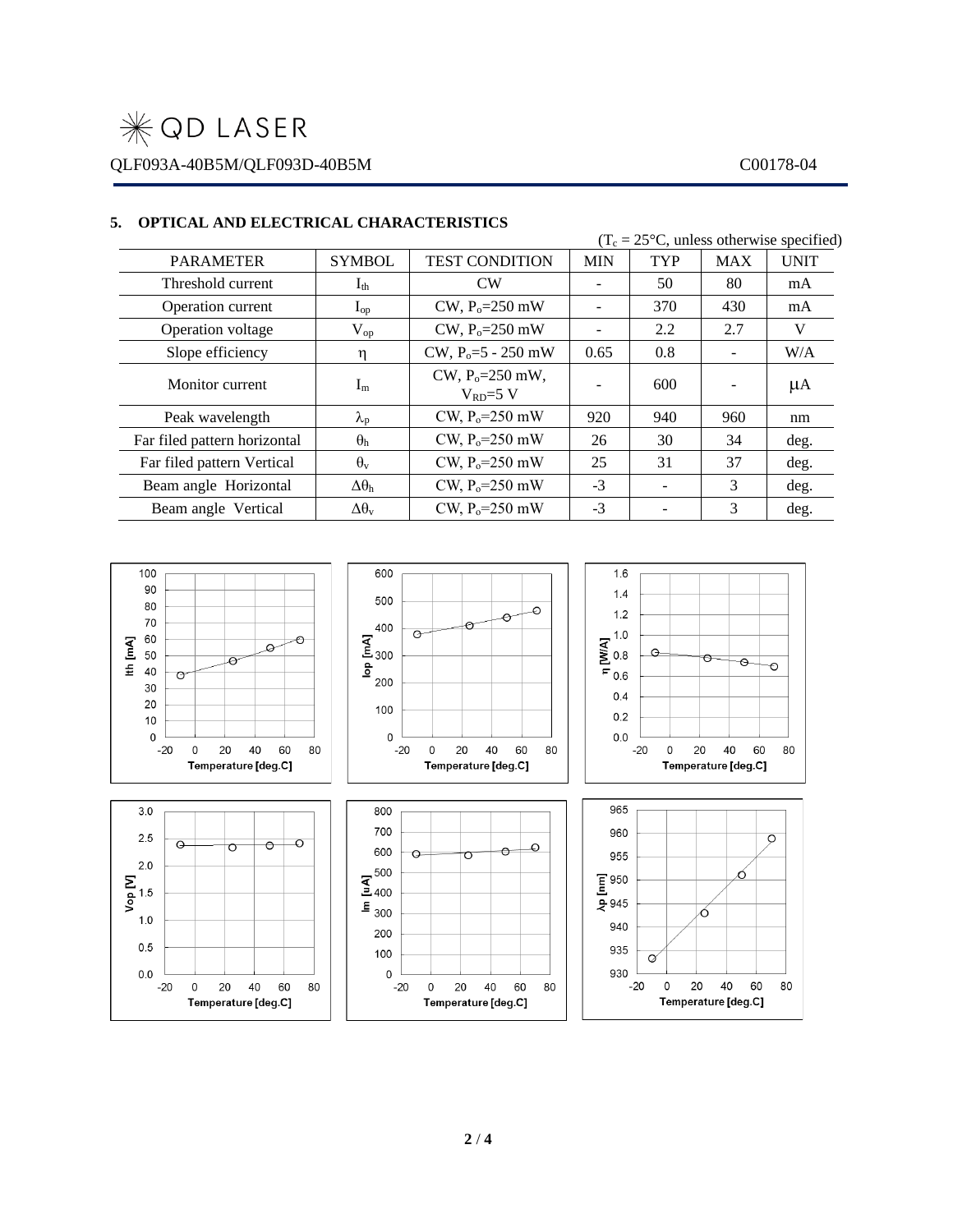**WOD LASER** 

# QLF093A-40B5M/QLF093D-40B5M C00178-04